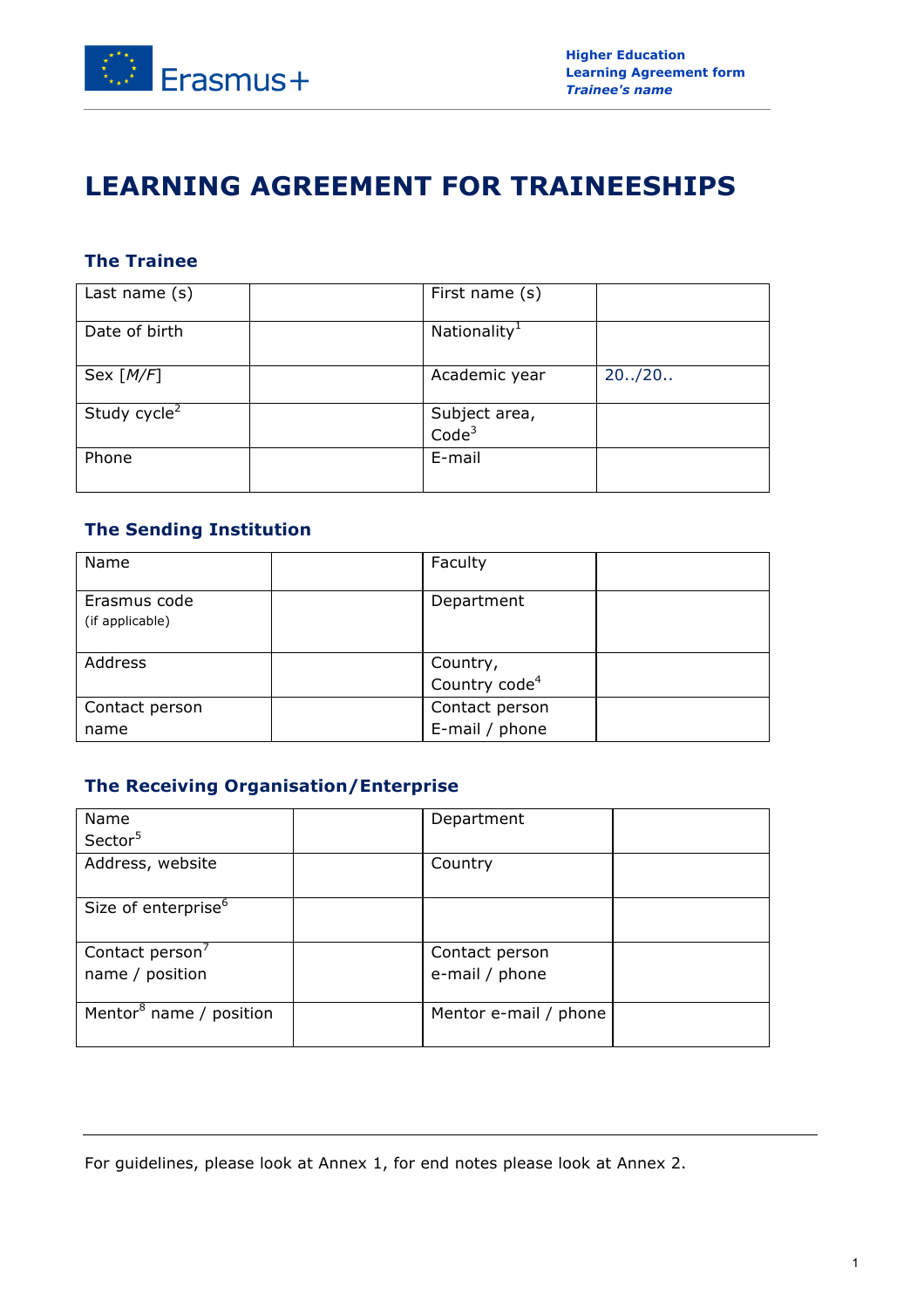

# **Section to be completed BEFORE THE MOBILITY**

### **I. PROPOSED MOBILITY PROGRAMME**

**Planned period of the mobility**: from  $\lceil \text{month}/\text{year} \rceil$  ............ till  $\lceil \text{month}/\text{year} \rceil$  ............

**Number of working hours per week:** …

**Traineeship title:** …

**Detailed programme of the traineeship period**…

**Knowledge**, **skills and competences to be acquired by the trainee at the end of the traineeship** …

**Monitoring plan** …

**Evaluation plan** …

#### **Language competence of the trainee**

The level of language competence<sup>9</sup> in .............. [workplace main language] that the trainee already has or agrees to acquire by the start of the mobility period is: A1 A2 B1 B2 C1 C2

### **The sending institution**

The institution undertakes to respect all the principles of the Erasmus Charter for Higher Education relating to traineeships.

*[Please fill in only one of the following boxes depending on whether the traineeship is embedded in the curriculum or is a voluntary traineeship.]*

The traineeship is embedded in the curriculum and upon satisfactory completion of the traineeship, the institution undertakes to:

- Award …….. ECTS credits.
- Give a grade based on: Traineeship certificate  $\Box$  Final report  $\Box$  Interview  $\Box$
- Record the traineeship in the trainee's Transcript of Records.
- Record the traineeship in the trainee's Diploma Supplement (or equivalent).
- Record the traineeship in the trainee's Europass Mobility Document Yes  $\square$  No  $\square$

The traineeship is voluntary and upon satisfactory completion of the traineeship, the institution undertakes to:

- Award ECTS credits: Yes  $\Box$  No  $\Box$ If yes, please indicate the number of ECTS credits: ….
- Give a grade: Yes  $\square$  No  $\square$ If yes, please indicate if this will be based on: Traineeship certificate  $\Box$  Final report  $\Box$  Interview  $\Box$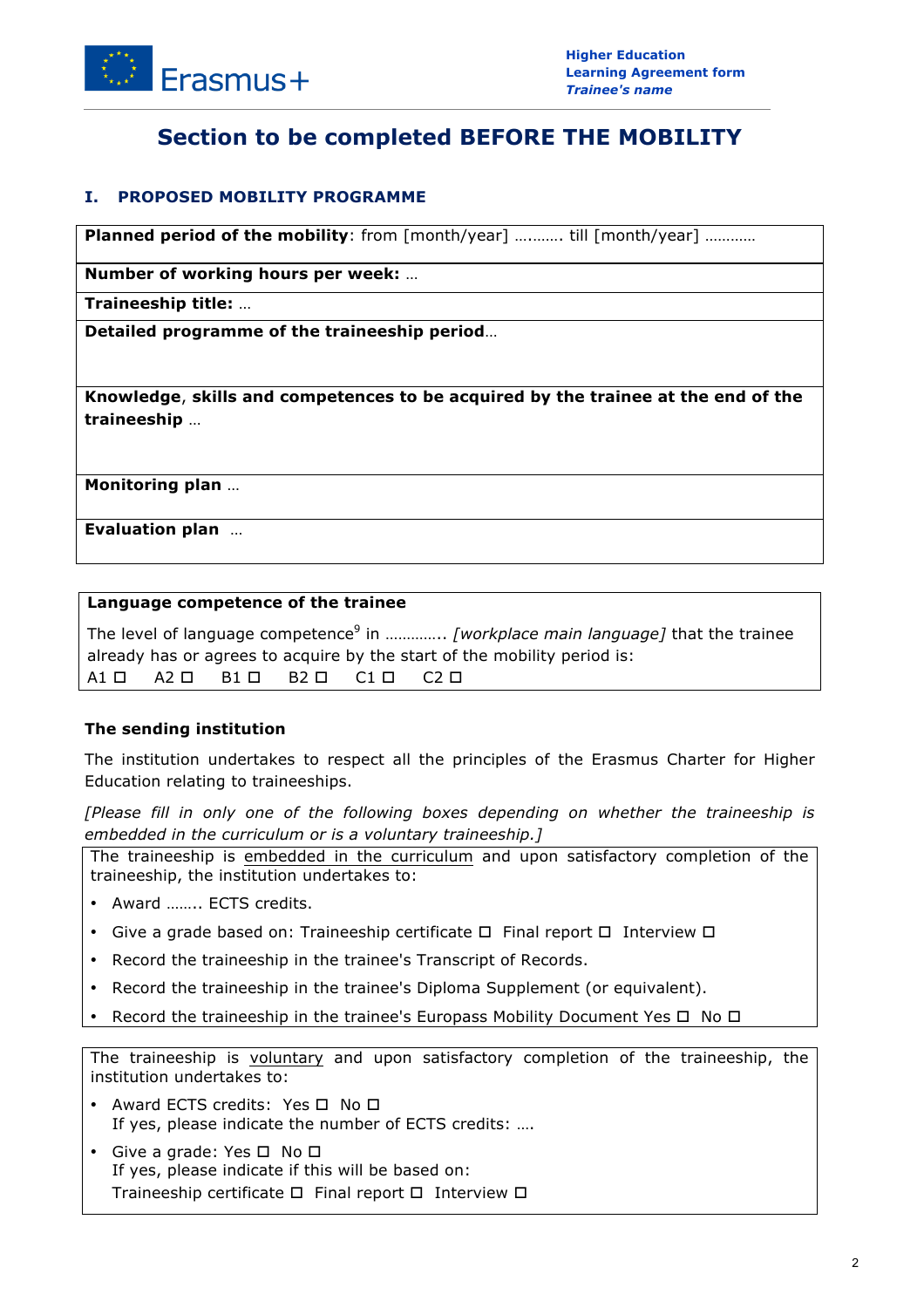

- Record the traineeship in the trainee's Transcript of Records Yes  $\Box$  No  $\Box$
- Record the traineeship in the trainee's Diploma Supplement (or equivalent), except if the trainee is a recent graduate.
- Record the traineeship in the trainee's Europass Mobility Document Yes  $\Box$  No  $\Box$  This *is recommended if the trainee will be a recent graduate.*

#### **The receiving organisation/enterprise**

The trainee will receive a financial support for his/her traineeship: Yes  $\Box$  No  $\Box$ If yes, amount in EUR/month: ….

The trainee will receive a contribution in kind for his/her traineeship: Yes  $\Box$  No  $\Box$ If yes, please specify: ….

Is the trainee covered by the accident insurance? Yes  $\Box$  No  $\Box$ If not, please specify whether the trainee is covered by an accident insurance provided by the sending institution: Yes  $\Box$  No  $\Box$ 

The accident insurance covers:

- accidents during travels made for work purposes: Yes  $\Box$  No  $\Box$
- accidents on the way to work and back from work: Yes  $\Box$  No  $\Box$

Is the trainee covered by a liability insurance? Yes  $\Box$  No  $\Box$ 

The receiving organisation/enterprise undertakes to ensure that appropriate equipment and support is available to the trainee.

Upon completion of the traineeship, the organisation/enterprise undertakes to issue a Traineeship Certificate by …. [*maximum 5 weeks after the traineeship*].

### **II. RESPONSIBLE PERSONS**

| Responsible person $10$ in the sending institution: |           |
|-----------------------------------------------------|-----------|
| I Name:                                             | Function: |
| l Phone number:                                     | E-mail:   |
|                                                     |           |

| $\overline{a}$ Responsible person $^{11}$ in the receiving organisation/enterprise (supervisor): |           |
|--------------------------------------------------------------------------------------------------|-----------|
| I Name:                                                                                          | Function: |
| l Phone number:                                                                                  | E-mail:   |

#### **III. COMMITMENT OF THE THREE PARTIES**

By signing this document, the trainee, the sending institution and the receiving organisation/enterprise confirm that they approve the proposed Learning Agreement and that they will comply with all the arrangements agreed by all parties.

The trainee and receiving organisation/enterprise will communicate to the sending institution any problem or changes regarding the traineeship period.

| The trainee                           |       |  |
|---------------------------------------|-------|--|
| Trainee's signature                   | Date: |  |
| The sending institution               |       |  |
| Responsible person's signature        | Date: |  |
| The receiving organisation/enterprise |       |  |
| Responsible person's signature        | Date: |  |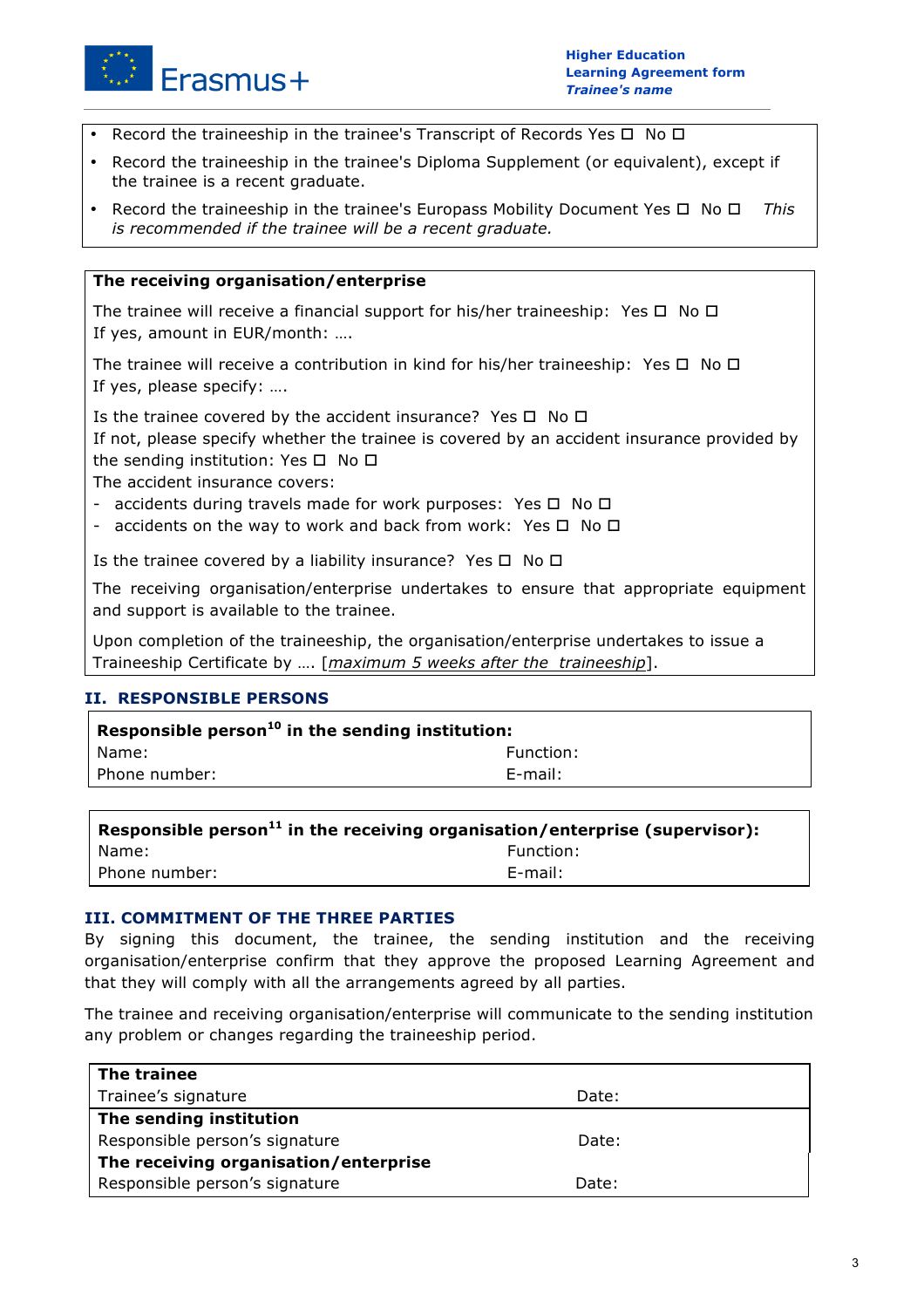

# **Section to be completed DURING THE MOBILITY**

**EXCEPTIONAL MAJOR CHANGES TO THE ORIGINAL LEARNING AGREEMENT**

### **I. EXCEPTIONAL CHANGES TO THE PROPOSED MOBILITY PROGRAMME**

**Planned period of the mobility**: from [month/year] ........... till [month/year] ............

**Number of working hours per week:** …

**Traineeship title:** …

**Detailed programme of the traineeship period**…

**Knowledge**, **skills and competences to be acquired by the trainee at the end of the traineeship** …

**Monitoring plan** …

**Evaluation plan** …

The trainee, the sending institution and the receiving organisation/enterprise confirm that the proposed amendments to the mobility programme are approved.

Approval by e-mail or signature from the trainee, the responsible person in the sending institution and the responsible person in the receiving organisation/enterprise.

### **II. CHANGES IN THE RESPONSIBLE PERSON(S), if any:**

| New responsible person in the sending institution: |           |
|----------------------------------------------------|-----------|
| Name:                                              | Function: |
| Phone number:                                      | E-mail:   |
|                                                    |           |

| New responsible person in the receiving organisation/enterprise: |            |
|------------------------------------------------------------------|------------|
| Name:                                                            | Function:  |
| l Phone number:                                                  | $F$ -mail: |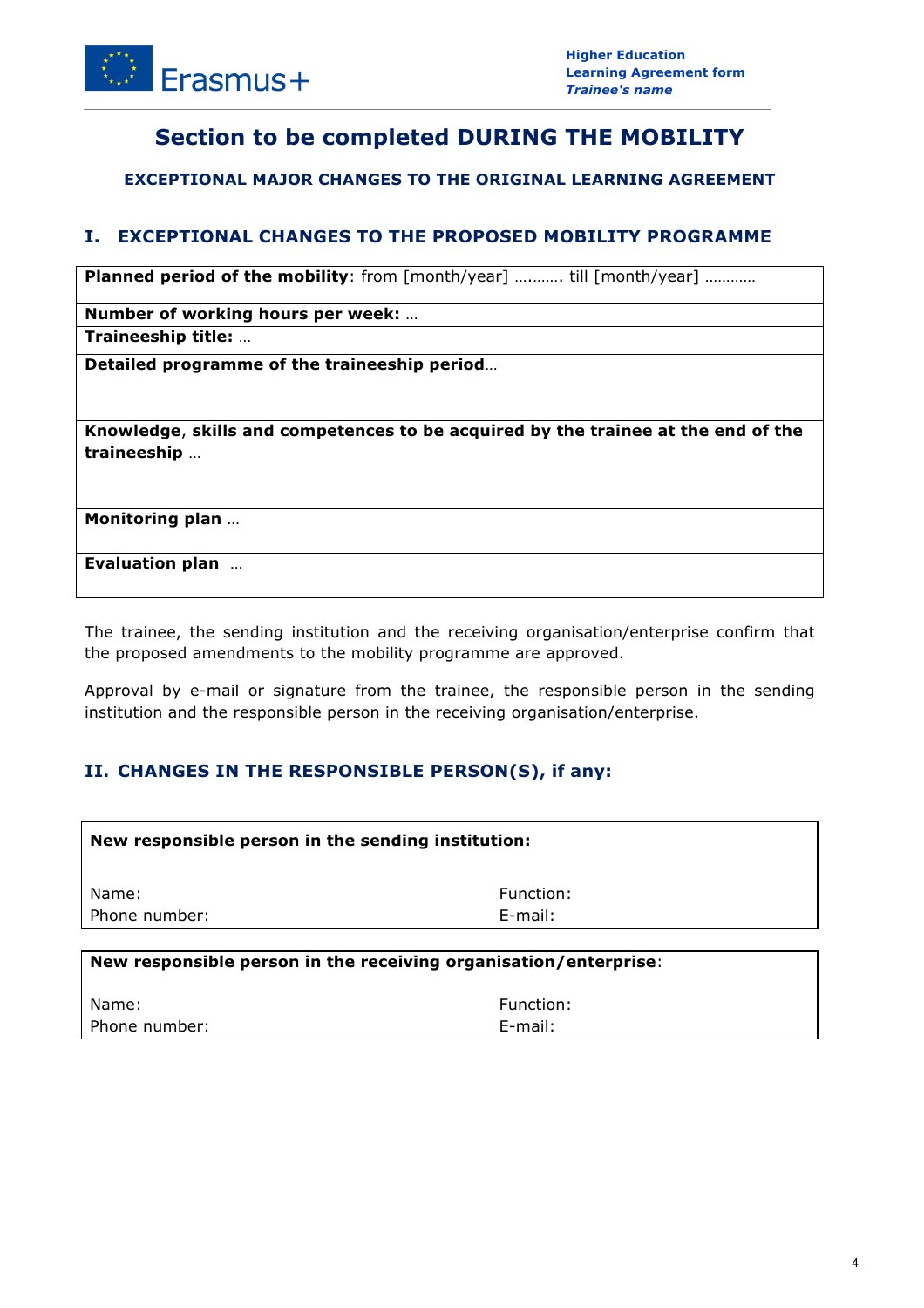

# **Section to be completed AFTER THE MOBILITY**

### **TRAINEESHIP CERTIFICATE**

**Name of the trainee:**

**Name of the receiving organisation/enterprise:**

**Sector of the receiving organisation/enterprise:**

**Address of the receiving organisation/enterprise** *[street, city, country, phone, e-mail address]***, website:**

**Start and end of the traineeship:** from *[day/month/year]* ……………. till *[day/month/year]* …………….

**Traineeship title:**

**Detailed programme of the traineeship period including tasks carried out by the trainee:**

**Knowledge, skills (intellectual and practical) and competences acquired (learning outcomes achieved):**

**Evaluation of the trainee:**

**Date:**

**Name and signature of the responsible person at the receiving organisation/enterprise:**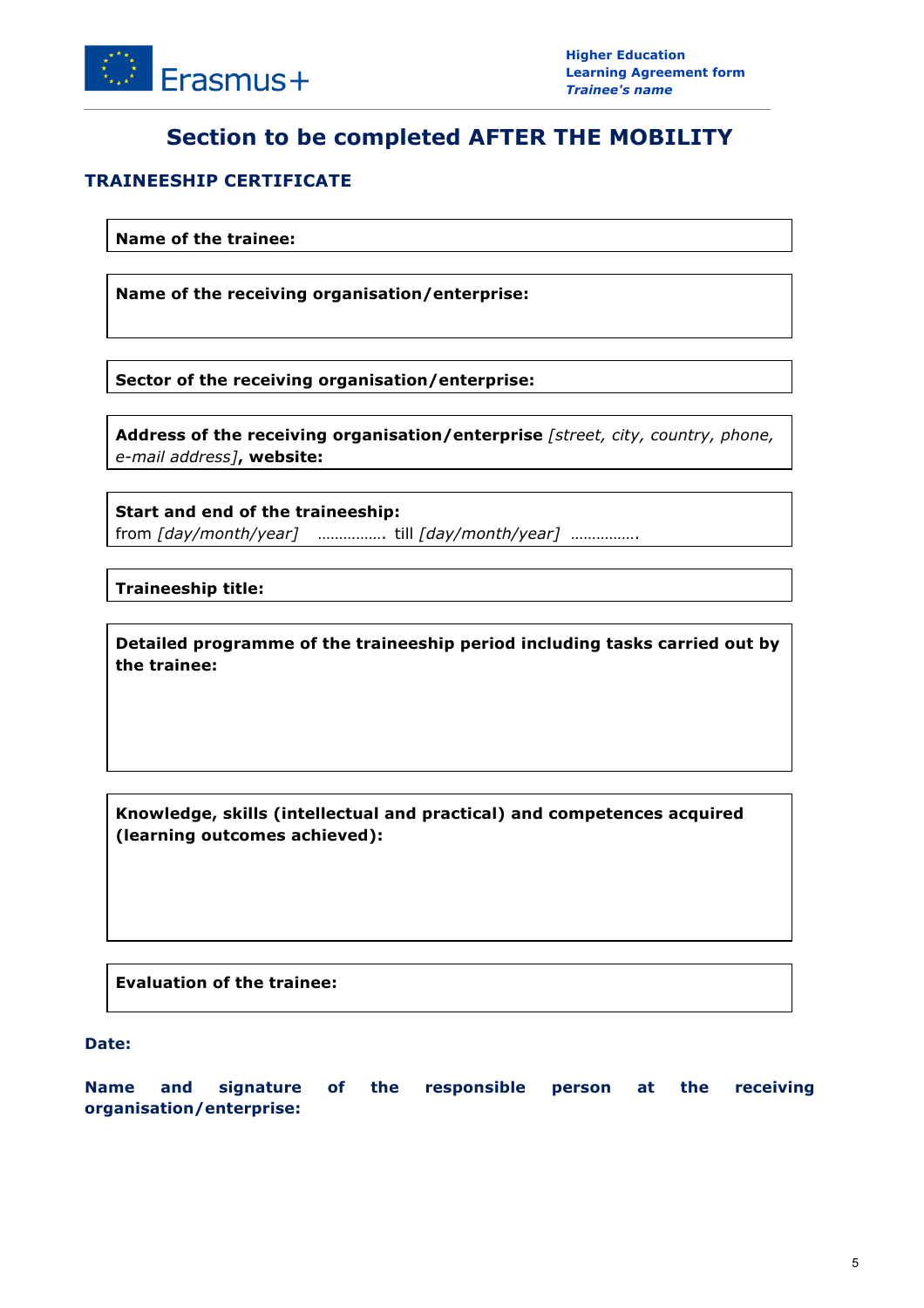

# **Annex 1: Guidelines**

The purpose of the Learning Agreement is to provide a transparent and efficient preparation of the traineeship period abroad and to ensure that the trainee will receive recognition for the activities successfully completed abroad.

It is recommended to use this template. However, if the higher education institution already has an IT system in place to produce the Learning Agreement or the Transcript of Records, it can continue using it. The Traineeship Certificate that the receiving organisation/enterprise must issue may have a different format as well. What is important is that all the information requested in this template is provided, no matter in which format

How to use this Learning Agreement:

**Before the mobility**, it is necessary to fill in page 1 with information on the trainee, the sending institution and the receiving organisation/enterprise and the three parties have to agree on the section to be completed before the mobility (pages 2 and 3).

On page 1, all the information mentioned will have to be encoded in the Mobility Tool. The sending institution can decide to add more information (e.g. additional contact person in the coordinating institution of a consortium) or to request less in case some of the information is already provided in other documents internal to the institution. However, it should at least include the names of the sending institution and the receiving organisation/enterprise and names and contact details of the trainee, the persons of contact and the mentor in the receiving organisation/enterprise.

The section to be completed **during the mobility** (page 4) should only be used if there are changes in the responsible persons or in case it is necessary to introduce changes to the original traineeship programme. This section and the section before mobility (pages 1 to 4) should always be sent together in all communications.

**After the mobility**, the receiving organisation/enterprise should send a Traineeship Certificate to the student within a maximum of 5 weeks after successful completion of the traineeship (page 5). Finally the sending institution should issue a Transcript of Records if the traineeship is embedded in the curriculum or if it had committed to do so before the mobility (a record of the results in a database accessible to the student is also acceptable).

### **PROPOSED MOBILITY PROGRAMME**

The proposed mobility programme includes the indicative start and end months of the agreed traineeship that the student will carry out abroad.

The Learning Agreement must comprise the number of working hours per week and a detailed programme of the traineeship period, including, tasks/deliverables and associated timing to be carried out by the trainee.

In addition, the proposed mobility programme must foresee the knowledge, skills (intellectual and practical) and competences to be acquired by the trainee at the end of the traineeship (learning outcomes).

A monitoring plan will describe how and when the trainee will be monitored during the traineeship by both the sending institution and the receiving organisation/enterprise. It must specify the number of supervision hours and whether a third party is also involved, such as a higher education institution in the receiving country. If it is the case, the monitoring plan will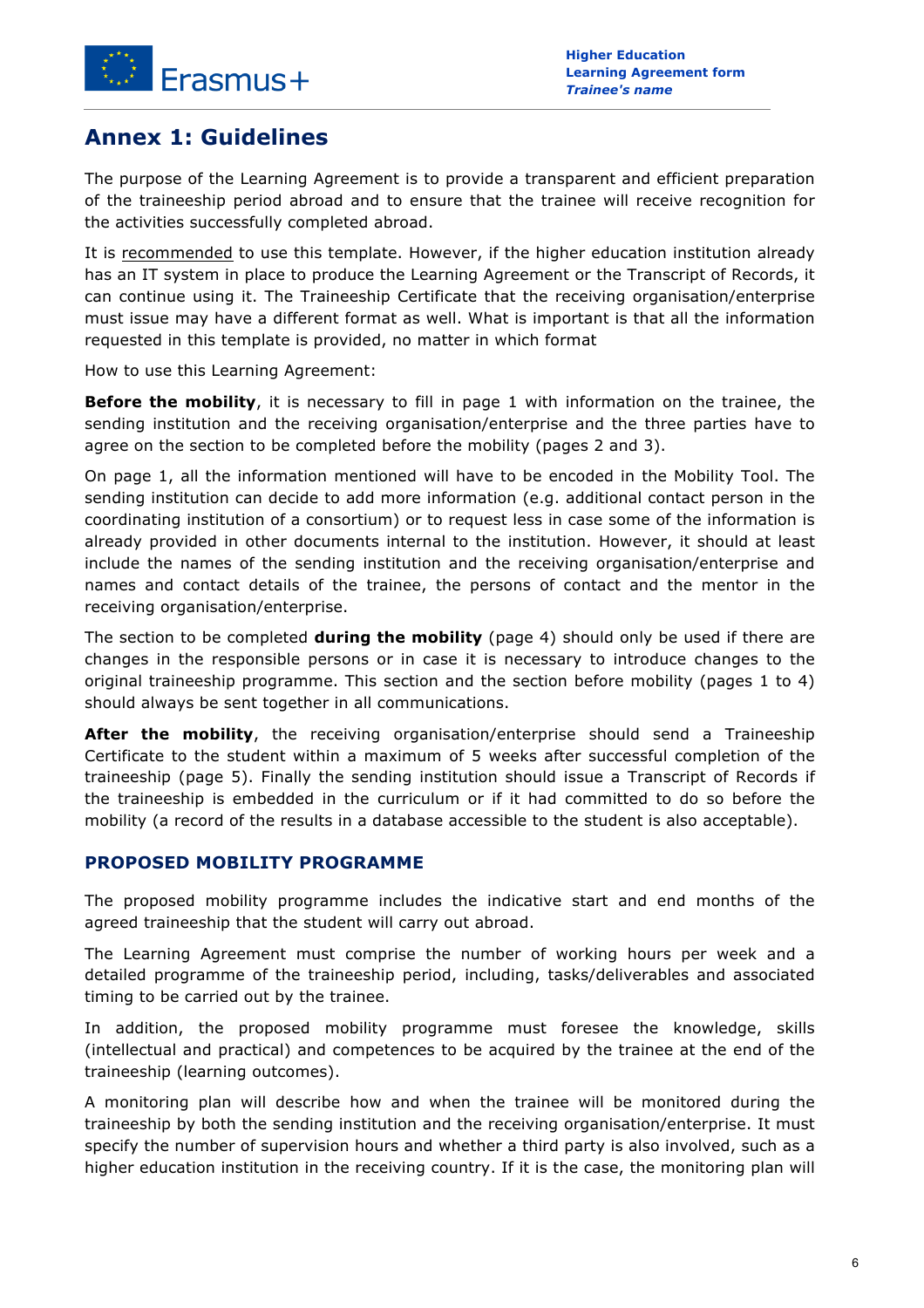

also specify the contact details of the person in charge responsible for the supervision of the trainee in that institution.

Finally, the proposed mobility programme must include an evaluation plan describing the assessment criteria to be used to evaluate the traineeship period. Examples of assessment criteria: academic skills/expertise, analytical skills, initiative, adaptability, communication skills, teamwork skills, decision-making skills, ICT skills, innovative and creative skills, strategic-organisational skills, foreign language skills.

A recommended level of language competence in the main language of work should be agreed with the receiving organisation/enterprise to ensure a proper integration of the trainee in the organisation/enterprise. The trainee will then commit to reach this **level of language competence** by the start of the study period. The level of the trainee will be assessed after his/her selection with the Erasmus+ online assessment tool when available (the results will be sent to the sending institution) or else by any other means to be decided by the sending institution. In case the trainee would not already have this level when signing the Learning Agreement, he/she commits to reach it with the support to be provided by the sending institution (either with courses that can be funded by the organisational support grant or with the Erasmus+ online tutored courses).

The sending institution commits to recognise the learning outcomes of the traineeship upon satisfactory completion of the mobility programme. There are different provisions for traineeships embedded in the curriculum (obligatory traineeships) and for voluntary traineeships.

In the case of traineeships embedded in the curriculum, the sending institution commits to record the traineeship in the trainee's transcript of Records and Diploma Supplement. The sending institution has to specify the number of ECTS credits that will be granted and the modalities for setting the grade. These elements are optional for voluntary traineeships and, recording the grade in the trainee's Europass Mobility Document, is optional for both kinds of traineeships. However, in the case of voluntary traineeships carried out by recent graduates, recording the traineeship in the trainee's Europass Mobility Document is highly recommended.

The trainee must be covered at least by an accident insurance (at least for damages caused to the trainee at the workplace) and by a liability insurance at work (for damages caused by the trainee at the workplace). The receiving organisation/enterprise will commit to grant the trainee a minimum insurance coverage, unless he or she is insured by the sending institution or himself.

The receiving organisation/enterprise will ensure that appropriate equipment and support are available to the trainee and it will specify whether the trainee will receive a financial support and/or a contribution in kind for the traineeship, which are compatible and the Erasmus+ grant.

Finally, upon completion of the traineeship, the organisation/enterprise undertakes to issue a Traineeship Certificate corresponding to the section After the Mobility. This document should be provided within a maximum of 5 weeks after the traineeship to the trainee and to the sending institution.

All parties must **sign the section before the mobility**; however, it is not compulsory to circulate papers with original signatures, scanned copies of signatures or digital signatures may be accepted, depending on the national legislation.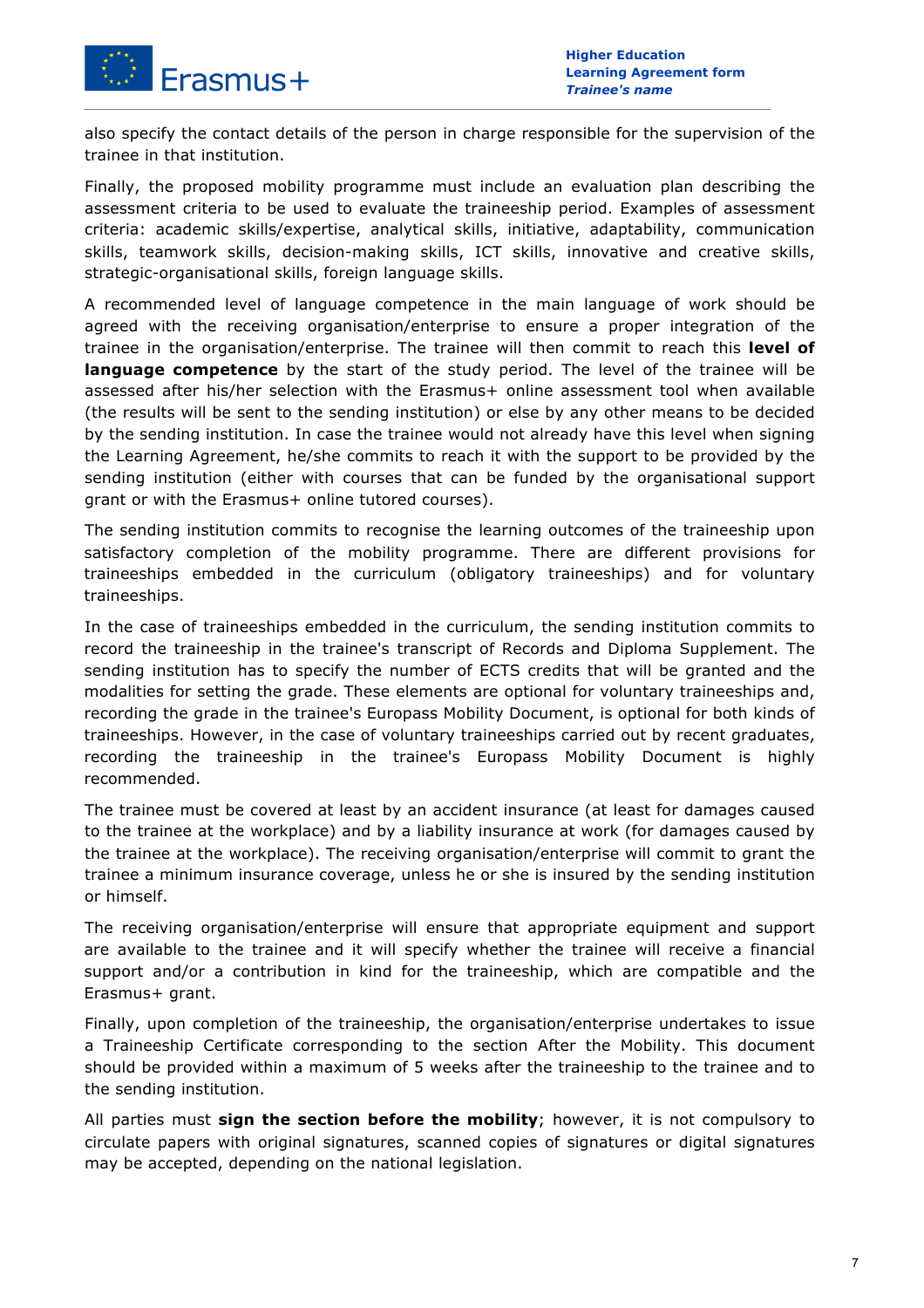### **CHANGES TO THE ORIGINAL LEARNING AGREEMENT**

The section to be completed during the mobility is **needed only if changes have to be introduced into the original Learning Agreement.** In that case, the section to be completed before the mobility should be kept unchanged and changes should be described in this section.

When changes to the **mobility programme** arise, they should be agreed as soon as possible with the sending institution.

In case the change concerns **an extension of the duration** of the mobility programme abroad, the request can be made by the trainee at the latest one month before the foreseen end date.

**All parties must confirm that the proposed amendments to the Learning Agreement are approved**. For this specific section, original or scanned signatures are not mandatory and an approval by email may be enough. The procedure has to be decided by the sending institution, depending on the national legislation.

### **TRAINEESHIP CERTIFICATE**

Upon completion of the traineeship, the receiving organisation/enterprise commits to provide to the sending institution and to the trainee a **Traineeship Certificate** within a period agreed in the section before the mobility, which will be of a maximum 5 weeks after completion of the traineeship.

The Traineeship Certificate will contain all the elements that are requested in page 5. The actual start and end dates of the traineeship programme must be included according to the following definitions:

- The **start date** of the traineeship period is the first day the trainee has been present at the enterprise to carry out his/her traineeship. It can be the first day of work, or of a welcoming event organised by the receiving organisation/enterprise or of language and intercultural courses.
- The **end date** of the traineeship period is the last day the trainee has been present at the receiving enterprise to carry out his/her traineeship (and not his actual date of departure).

Following the receipt of the Traineeship Certificate**,** the sending institution commits to issue a **Transcript of Records** if the traineeship was embedded in the curriculum or if it had committed to do so before the mobility. The sending institution will provide to the trainee the Transcript of Records normally within five weeks and without further requirements than those agreed upon before the mobility. Therefore, when it was foreseen to recognise the traineeship with a certain number of ECTS, there should not be further requirements in this regard; however, the trainee may have to write a final report or undergo an interview only for the purposes of setting a grade (if it was initially requested in the Learning Agreement).

The Transcript of Records will contain at least the information that the sending institution committed to provide before the mobility in the Learning Agreement (a record of it in a database accessible to the student is also acceptable).

In addition, the traineeship will be recorded in the trainee's Diploma Supplement, except when the trainee is a recent graduate. In that case, it is recommended to record the traineeship in the trainee's Europass Mobility Document and it should in every case be done if the sending institution committed to do so before the mobility.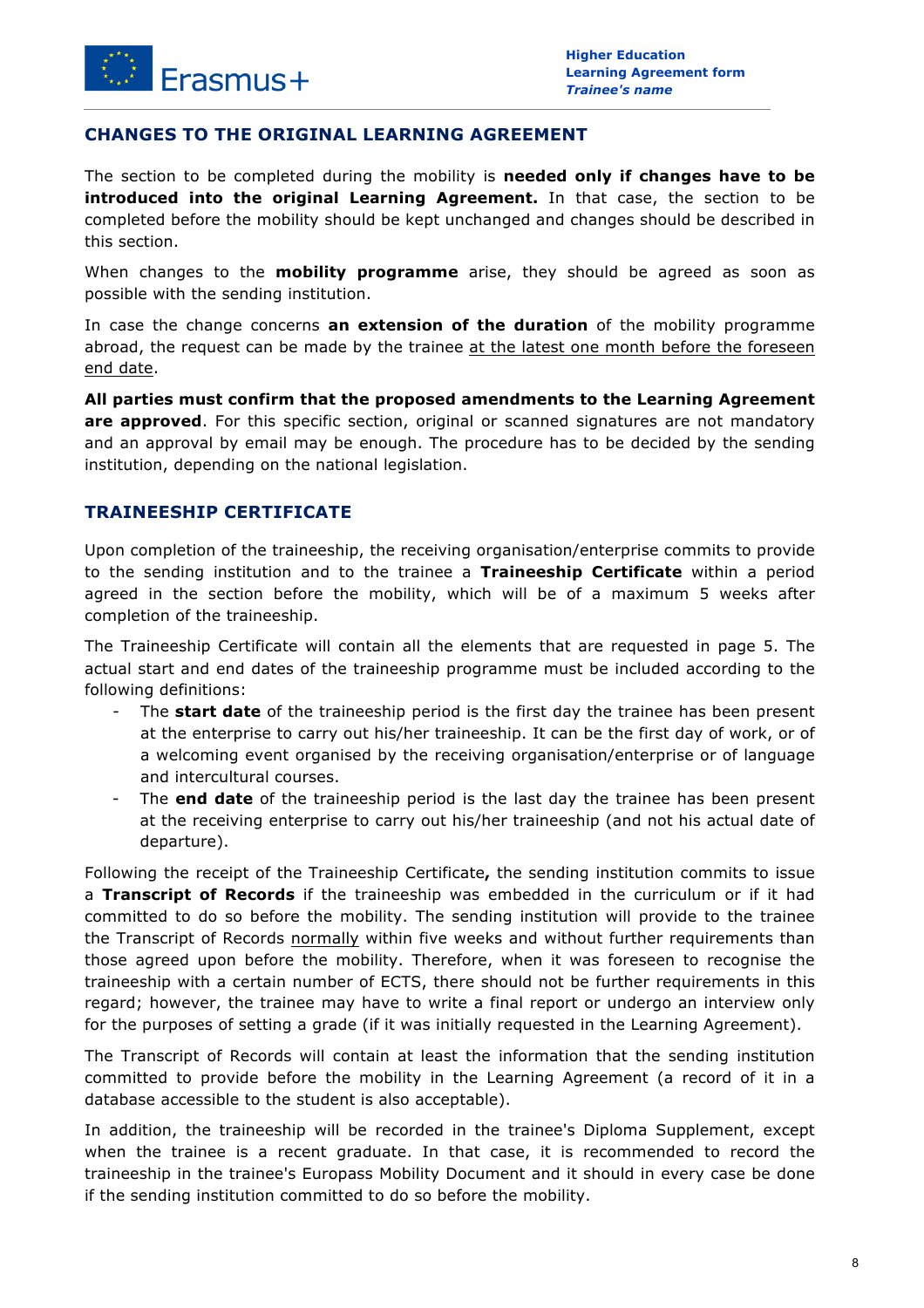